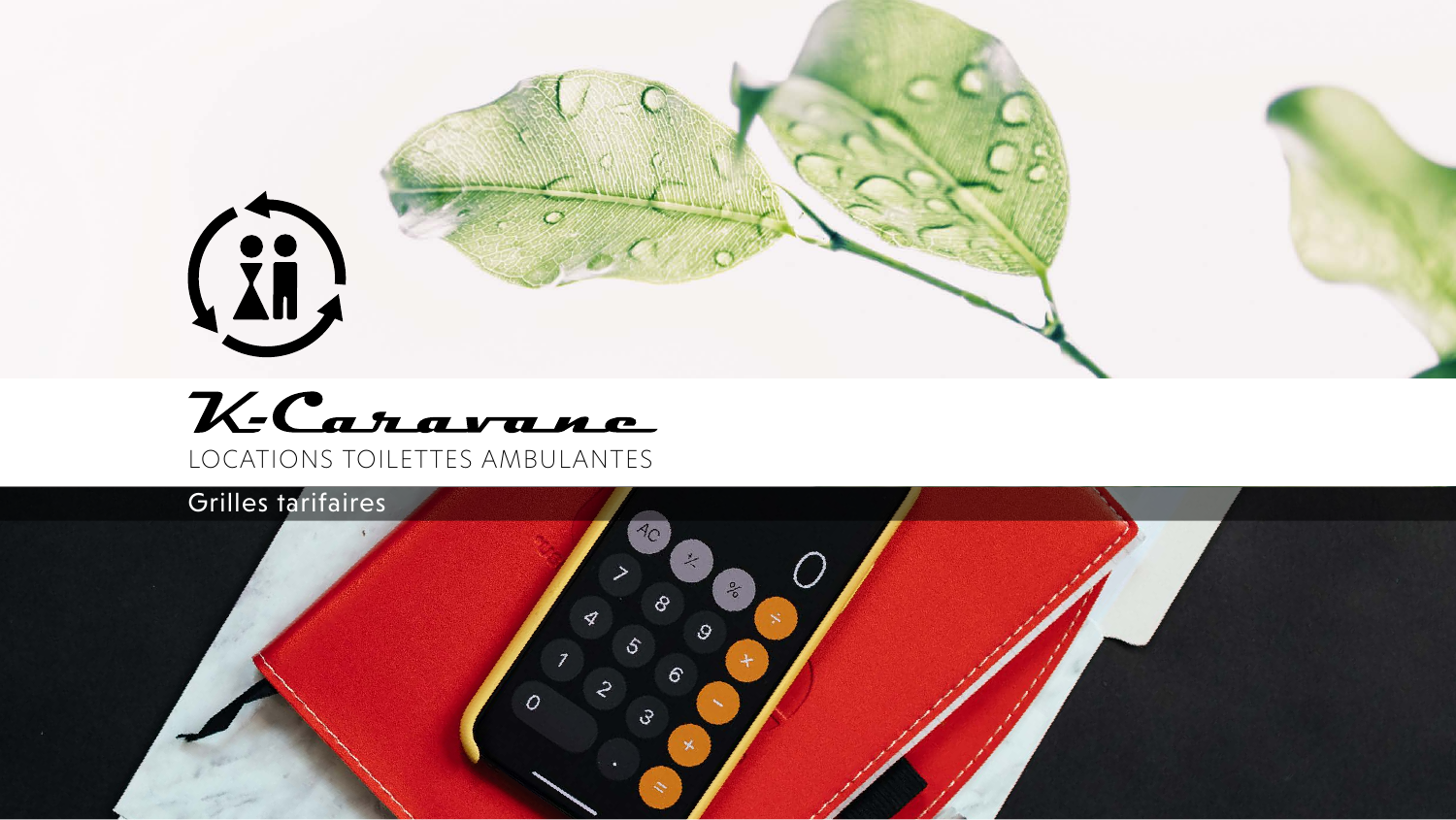<sup>1</sup> Journée de 8H à 18H, soirée de 19H à 3H

K-Caravane **LOCATIONS COURTE DURÉE** TARIFS HT



*1 TOILETTE SECHE, 2 URINOIRS MODULE INDIVIDUEL*

360 PASSAGES

*2 TOILETTES SECHES, 3 URINOIRS MODULE MIXTE (Modèle Bois, Blanche ou Jaune)* 600 PASSAGES

**1 JOUR OU 1 SOIRÉE** <sup>1</sup>

320 €

**JOUR SUPPLÉMENTAIRE** 160 €

### **OPTION ACCÈS PMR**

### 300 €



| 1 JOUR OU 1 SOIRÉE |  |
|--------------------|--|
| 417€               |  |



COÛTS FIXES

### *NETTOYAGE FINAL ET RÉCUPERATION DÉCHET* 200 €

*FRAIS DE TRANSPORT* 0,9 € / KM X 2 AR

TARIFS -15% AUX ASSOCIATIONS

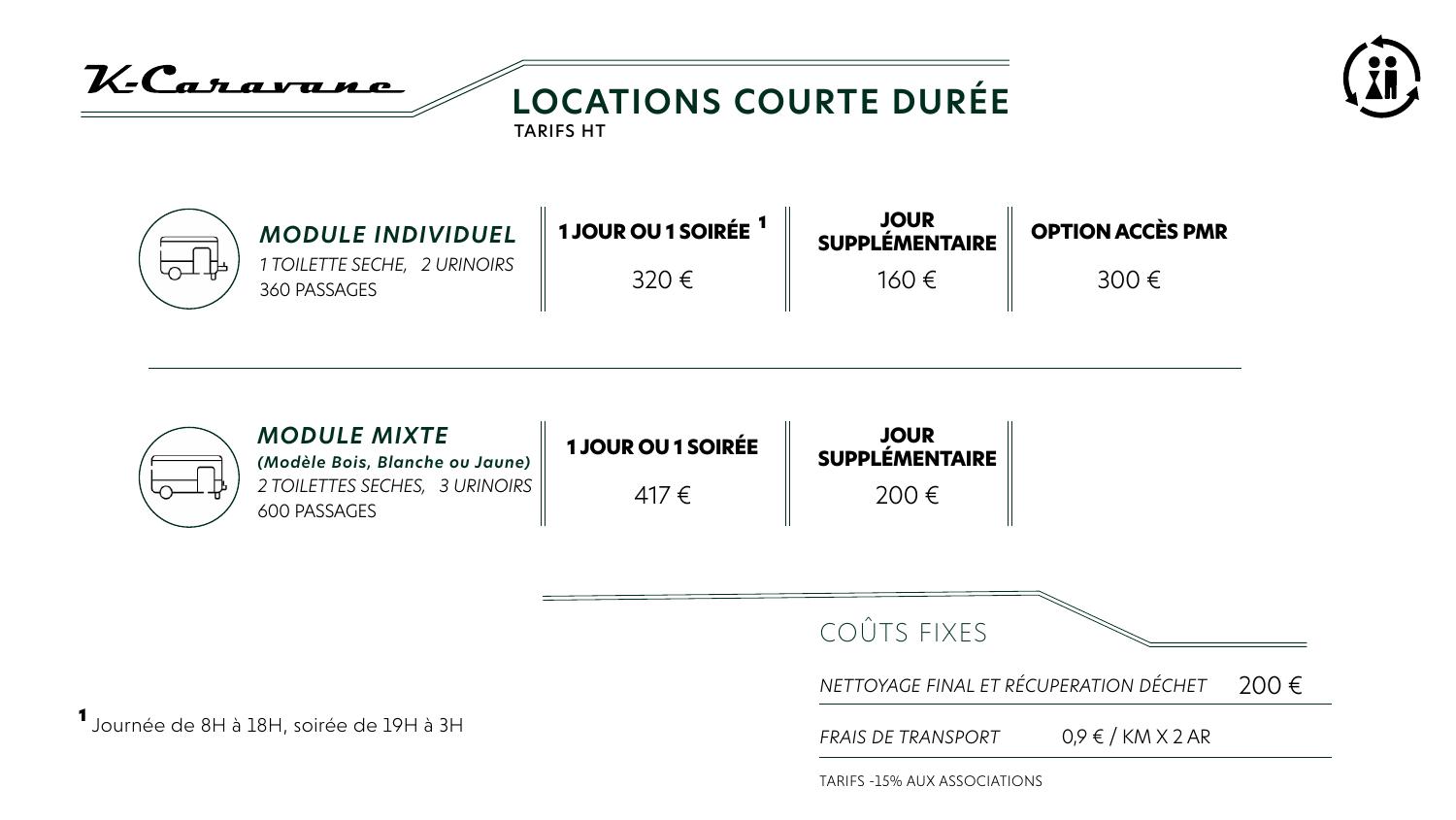<sup>1</sup> Journée de 8H à 18H, soirée de 19H à 3H

| ∕ିଚ | <b>BLOC 4 URINOIRS</b>                                                                | <b>1 JOUR OU 1 SOIRÉE</b> <sup>1</sup> | <b>JOUR</b><br><b>SUPPLÉMENTAIRE</b> | <b>SUPP</b> |
|-----|---------------------------------------------------------------------------------------|----------------------------------------|--------------------------------------|-------------|
| セ   | SE LOUE UNIQUEMENT AVEC UNE<br>PRESTATION DE LOCATION DE<br>CARAVANE<br>1600 PASSAGES | 80 $\in$                               | 50 $\in$                             |             |

KCaravane **LOCATIONS URINOIRS** TARIFS HT

150 €

<sup>2</sup> En cas d'absence de raccordement



## **PLEMENT VIDANGE<sup>2</sup>**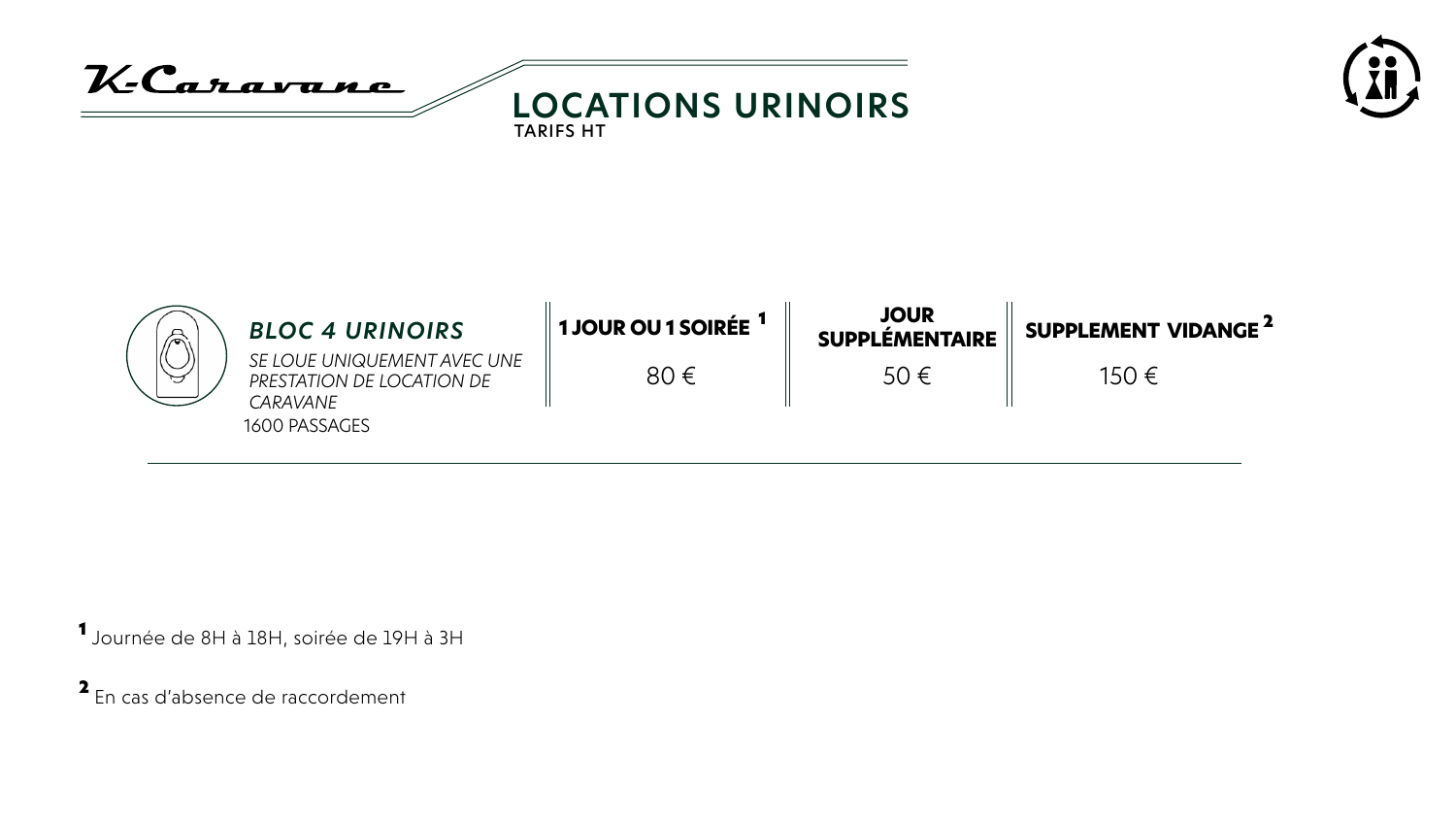

COÛTS FIXES

MAINTENANCE SUPP HORS CONTRAT

<sup>1</sup> Pas d'access PMR



### **FRAIS D'INSTALLATION ET DE DÉSINSTALLATION SUR DEVIS**



200€